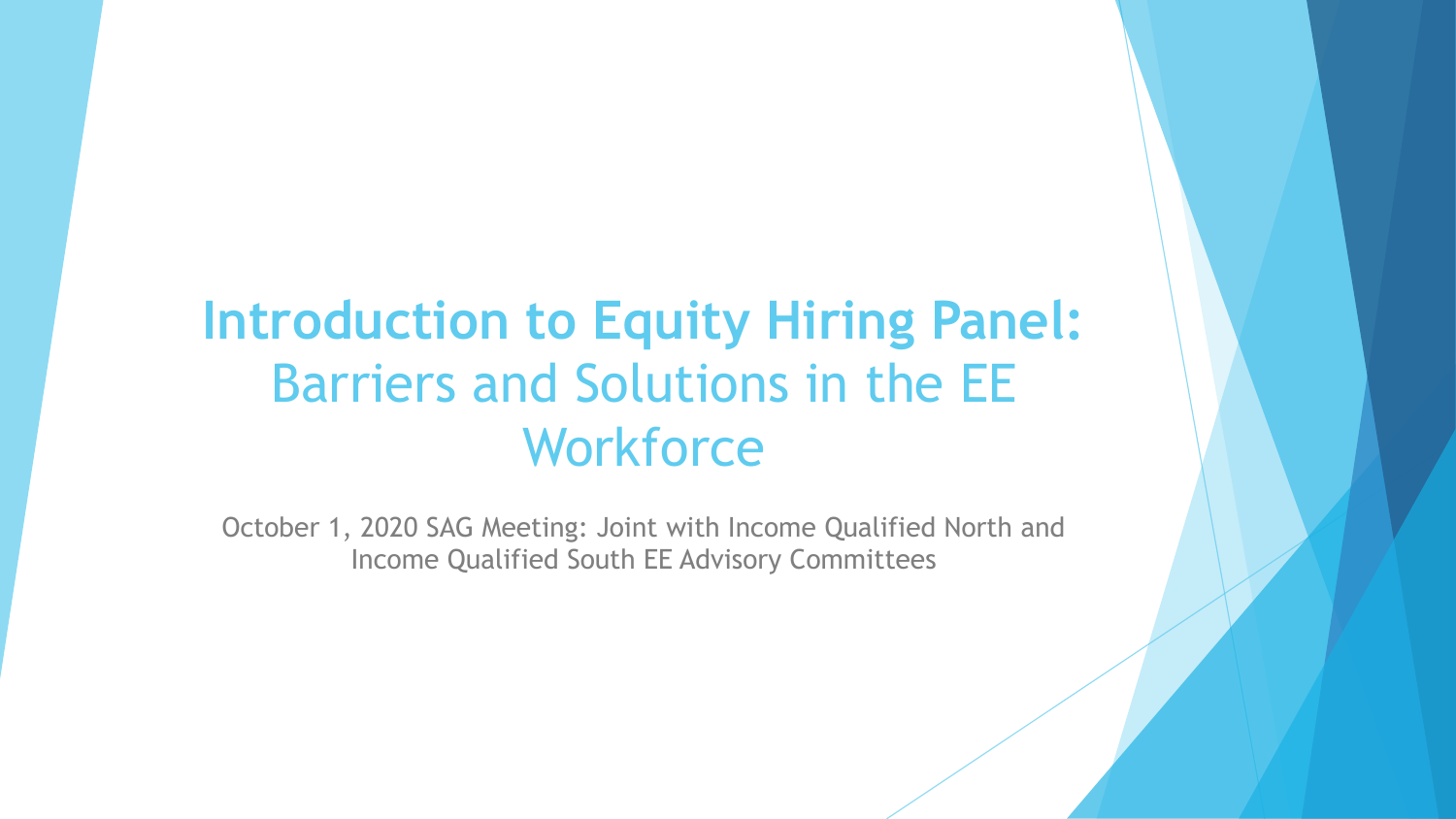### Introduction to Equity Hiring Panelists



Delmar Gillus, Elevate Energy



Holly Spears, SEEL Carla Walker-Miller, Walker-Miller Energy **Services** 



Nick Dreher, Midwest Energy Efficiency Alliance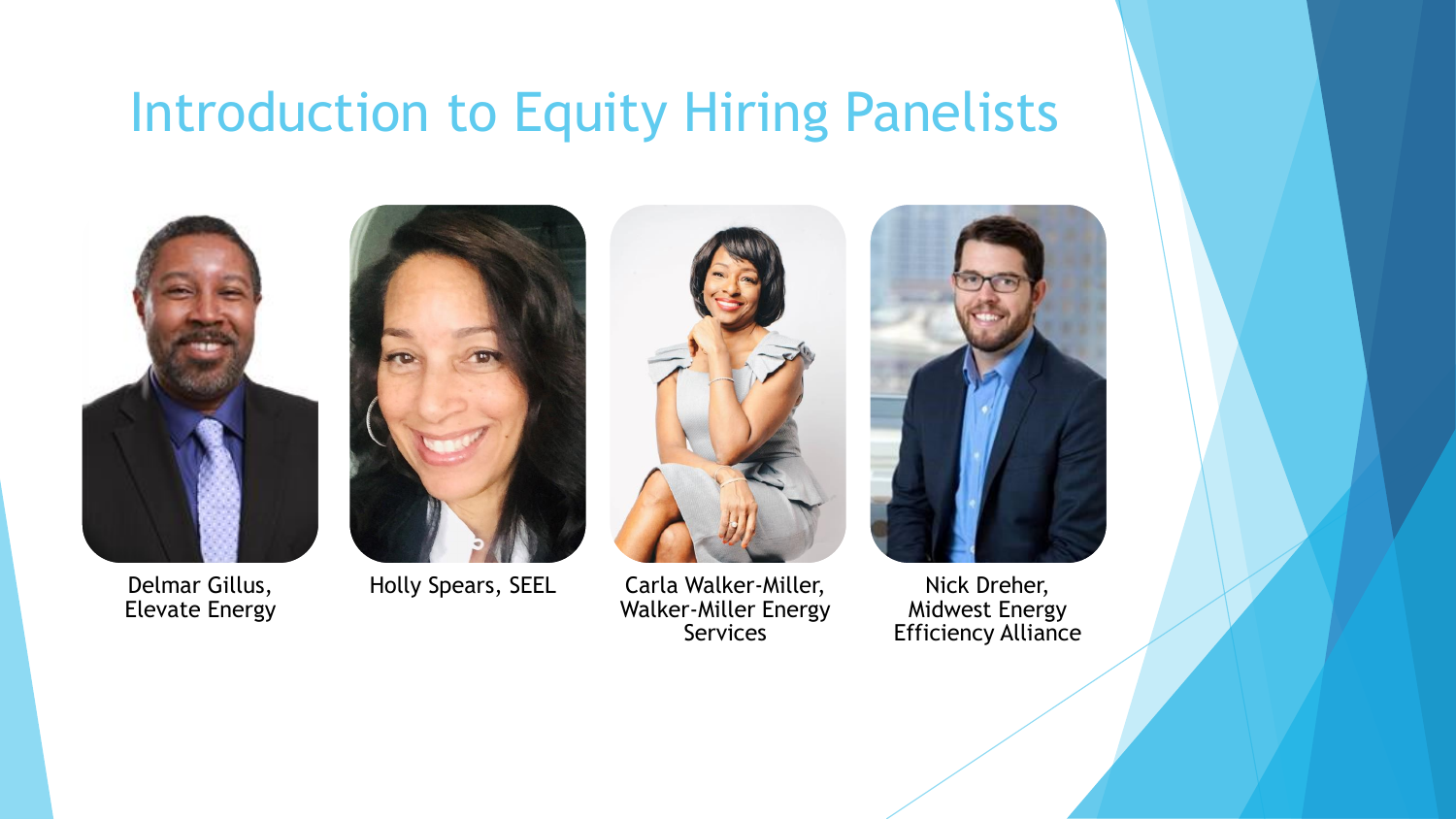# Introduction to Equity Hiring Panelists

### **Delmar Gillus**

- *COO, Elevate Energy*
- Leads Elevate's core operational functions and also supports business development, program design, project coordination, and contract management for Elevate's diverse EE and growing renewable energy programs
- Supports Elevate's work in increasing contractor diversity and launching energy assistance, community solar, and smart grid programs for Illinois utility consumers
- Manages efforts to implement new business strategies and solutions, such as supporting job creating workforce development programs that focus on underserved, environmental justice communities across the state

### **Holly Spears**

- *Account/Client Relations Manager, Business Development, SEEL*
- Using her background in Marketing, Sales and Business development, Holly acts as a liaison between clients and SEEL to ensure a seamless program launch, reporting, and compliancy
- Oversees program launches with 'boots on the ground' to train and transition hires
- Assesses, troubleshoots and provides solutions to assure exceptional program implementation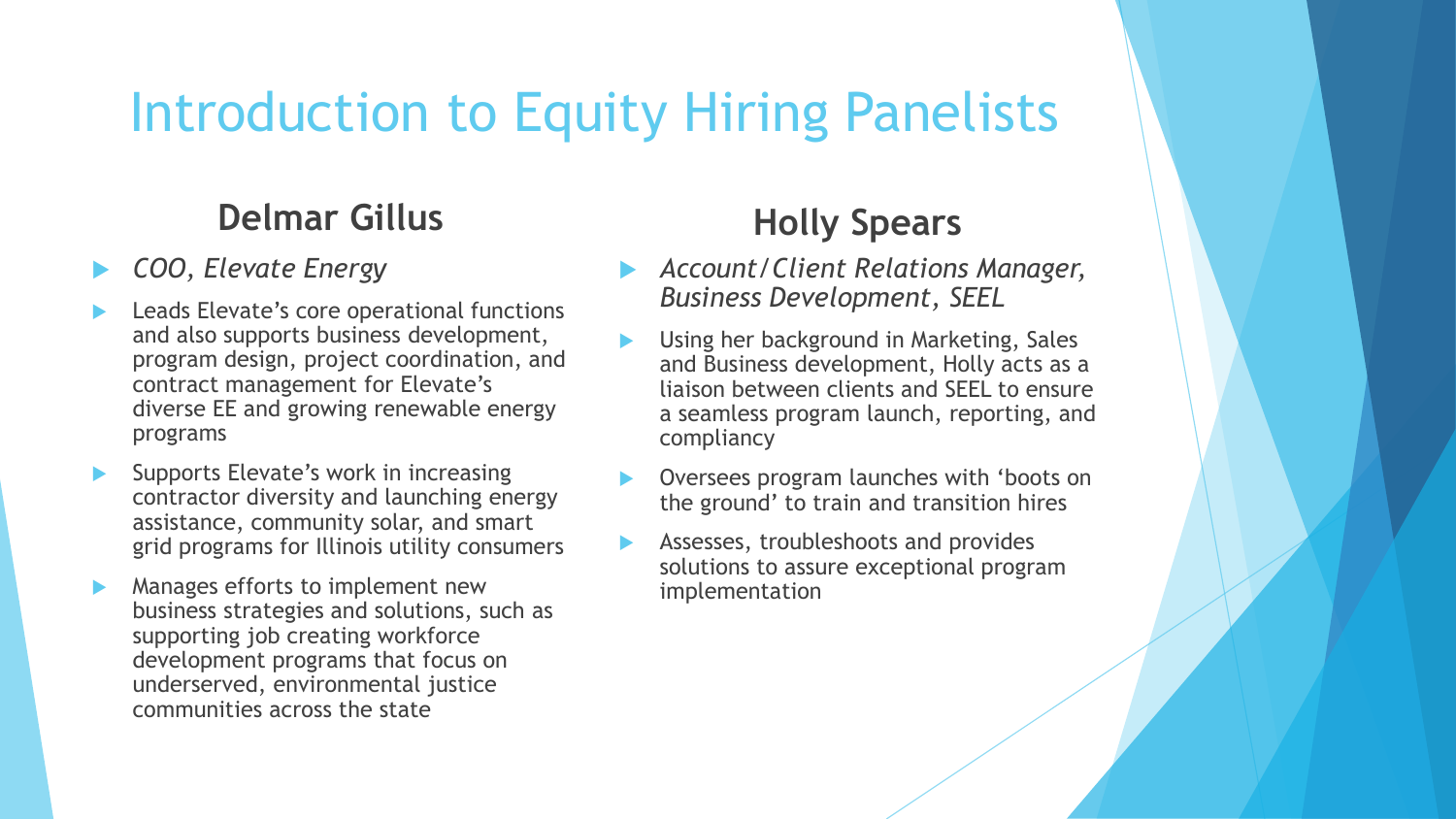# Introduction to Equity Hiring Panelists

### **Carla Walker-Miller**

- *CEO, Walker-Miller Energy Services*
- Founded Walker-Miller Energy Services, one of the largest African American and woman owned energy waste reduction companies in the country
- Champions diversity, inclusion and equity in the energy industry by aggressively recruiting and training a workforce that reflects the rich diversity of the communities her company serves
- Among many company and personal rewards, in 2019 Carla received the Michigan Roundtable for Diversity and Inclusion's Humanitarian of the Year award

### **Nick Dreher**

- *Policy Director, Midwest Energy Efficiency Alliance (MEEA)*
- Oversees MEEA's policy and advocacy operations
- Committed to increasing awareness and impact of energy efficiency policies throughout the Midwest, with a special focus on energy equity and inclusion, industrial policy and energy efficiency's economic and societal benefits
- Areas of expertise include: affordable multifamily energy efficiency, industrial energy efficiency, integrated resource planning, energy efficiency resource standards and cost-effectiveness testing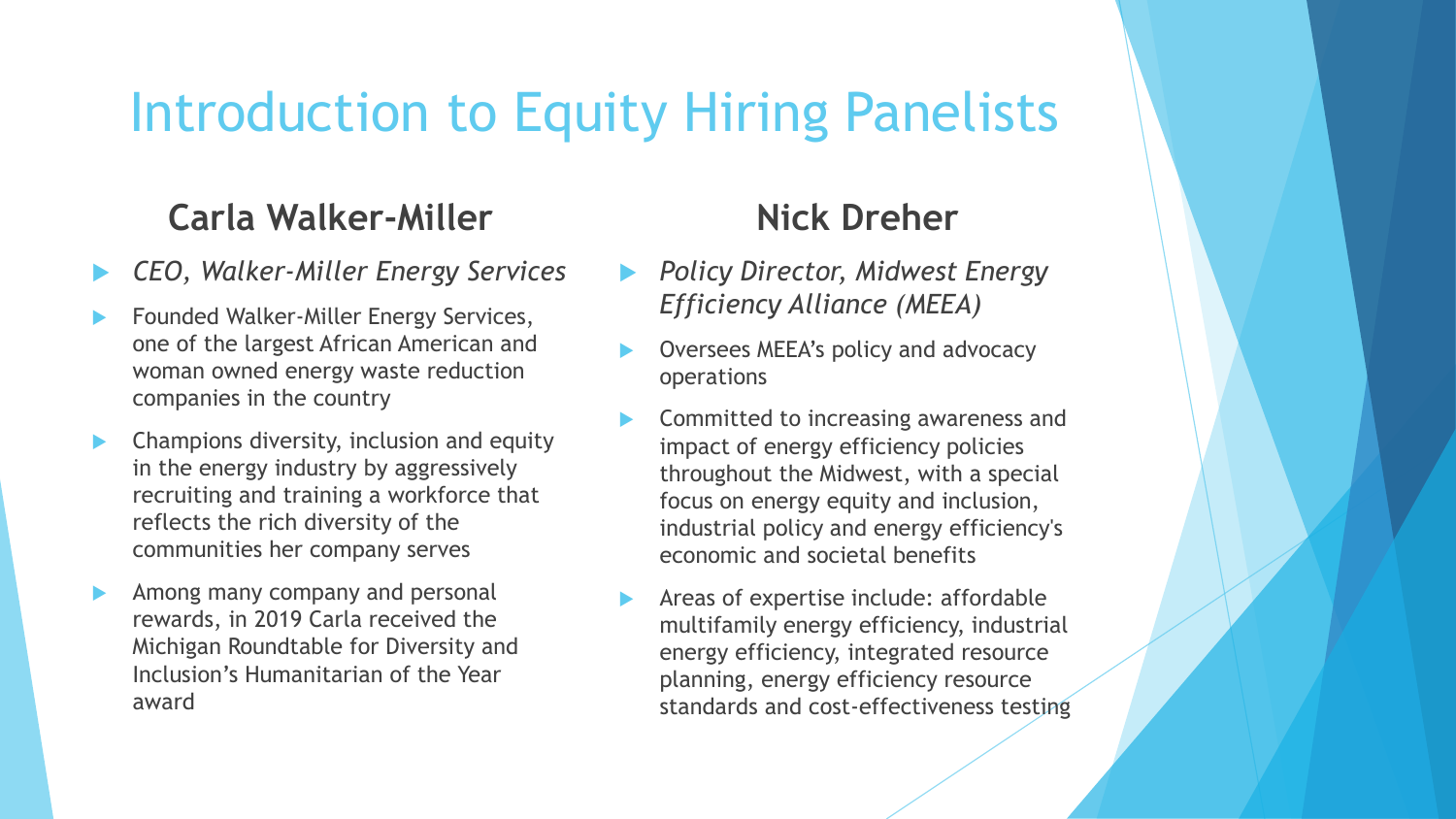# Panelist Energy Efficiency Highlights

#### *Elevate Energy*

 Energy Efficiency in Public Housing https://www.elevateenergy.org/who-we[serve/government-public-agencies/energy](https://www.elevateenergy.org/who-we-serve/government-public-agencies/energy-efficiency-public-housing/)efficiency-public-housing/

 Multifamily Energy Efficiency [https://www.elevateenergy.org/programs/multifa](https://www.elevateenergy.org/programs/multifamily-energy-efficiency/) mily-energy-efficiency/

 Nonprofit Energy Efficiency [https://www.elevateenergy.org/who-we](https://www.elevateenergy.org/who-we-serve/nonprofits/)serve/nonprofits/

Water Efficiency -

[https://www.elevateenergy.org/programs/water](https://www.elevateenergy.org/programs/water-programs/water-efficiency/)programs/water-efficiency/

*SEEL*

 Operates the Ameren IL residential Appliance Recycling Initiative. Eligible customers can receive a rebate by recycling older refrigerators and freezers, saving customers money and reducing energy use by removing old high usage appliances off the grid.

 Our recycling facility in Decatur reuses the metal, glass and plastic parts from the old fridge or freezer. These parts are recycled and made into brand new products. ARI serves the entire Ameren Illinois service territory, 4900 + square miles. As a value add and to optimize additional savings per visit SEEL also distributes home energy-efficiency kits to eligible customers. The ARI is a hallmark program because the savings it garners have a very long measure life (WAML).

 As part of local economic development and support, we have a total of 8 onsite employees, all of whom are local, and we are a current member of the Greater Decatur Black Chamber of Commerce and Decatur Chamber of Commerce.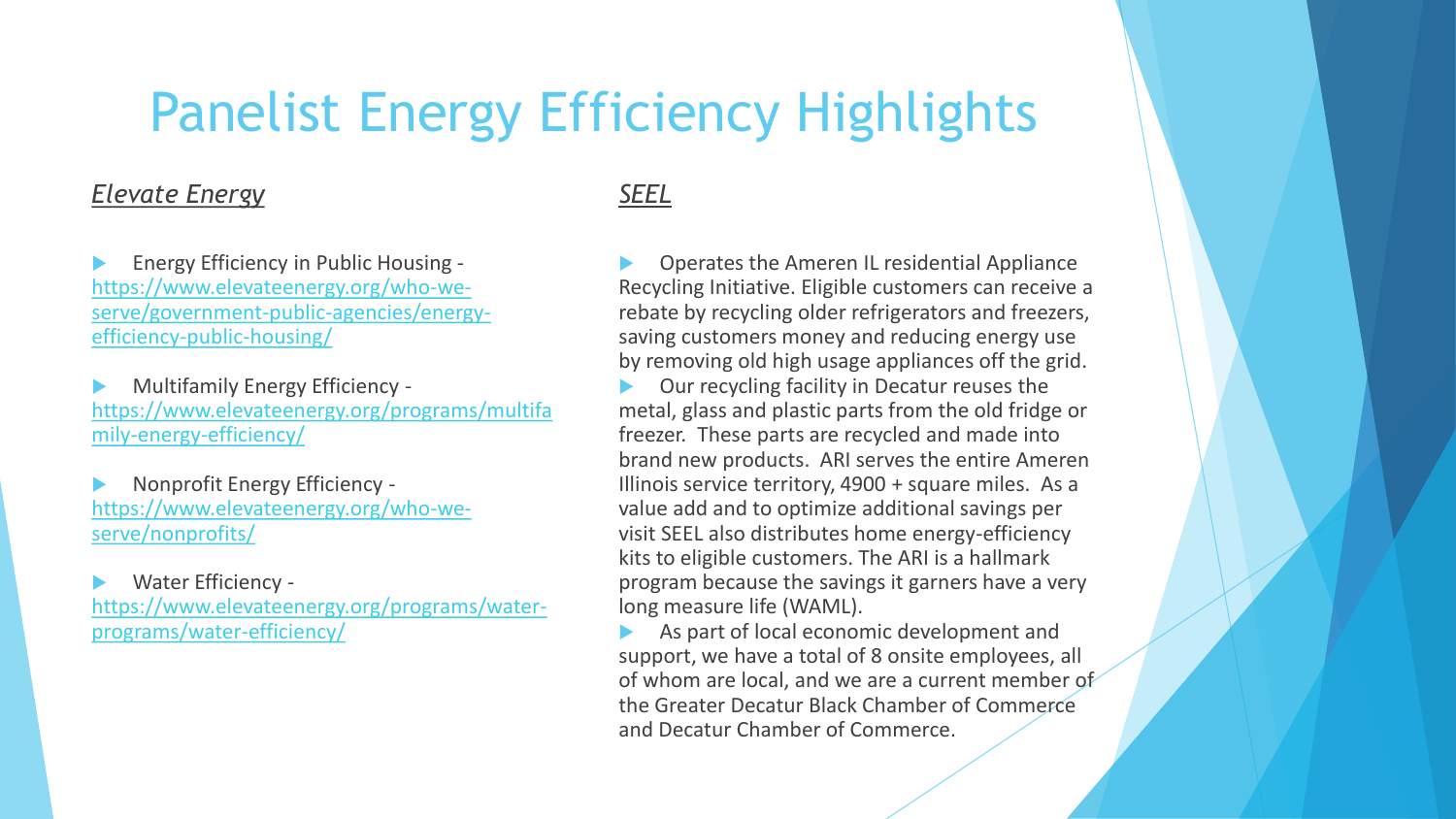# Panelist Energy Efficiency Highlights

#### *Walker-Miller Energy Services*

 Delivers a robust set of energy efficiency services for Ameren Illinois income qualified programs, including:

- Home energy audits and the installation of free energy-saving products such as LED light bulbs, faucet aerators, showerheads, smart power strips, and pipe wrap
- Offers incentives for insulation, air sealing and installation of efficient heating and cooling equipment
- Supports the Market Development Initiative
- Designs and implements programs to assist Ameren Illinois increase its EE contractor diverse spend

 Partners with ComEd on its Diverse EE Service Provider (EESP) Incubator Program

#### *Midwest Energy Efficiency Alliance*

 A collaborative network advancing EE in the Midwest for sustainable economic development and environmental stewardship

 Oversees a 13-state region including Ohio, Kentucky, Michigan, Indiana, Illinois, Missouri, Wisconsin, Minnesota, Iowa, North Dakota, South Dakota, Nebraska and Kansas, including tracking EE policies

 Goal to develop, support and promote innovative and impactful policies and actions to strengthen the EE industry by prioritizing equity, inclusion, access and diversity

 Regional coordinator for Building Operator Certification Training

 Partners with IL utilities and Resource Innovations on Midwest Market Transformation Collaborative

 Building policy team works on adoption of and compliance with building codes, building performance standards and benchmarking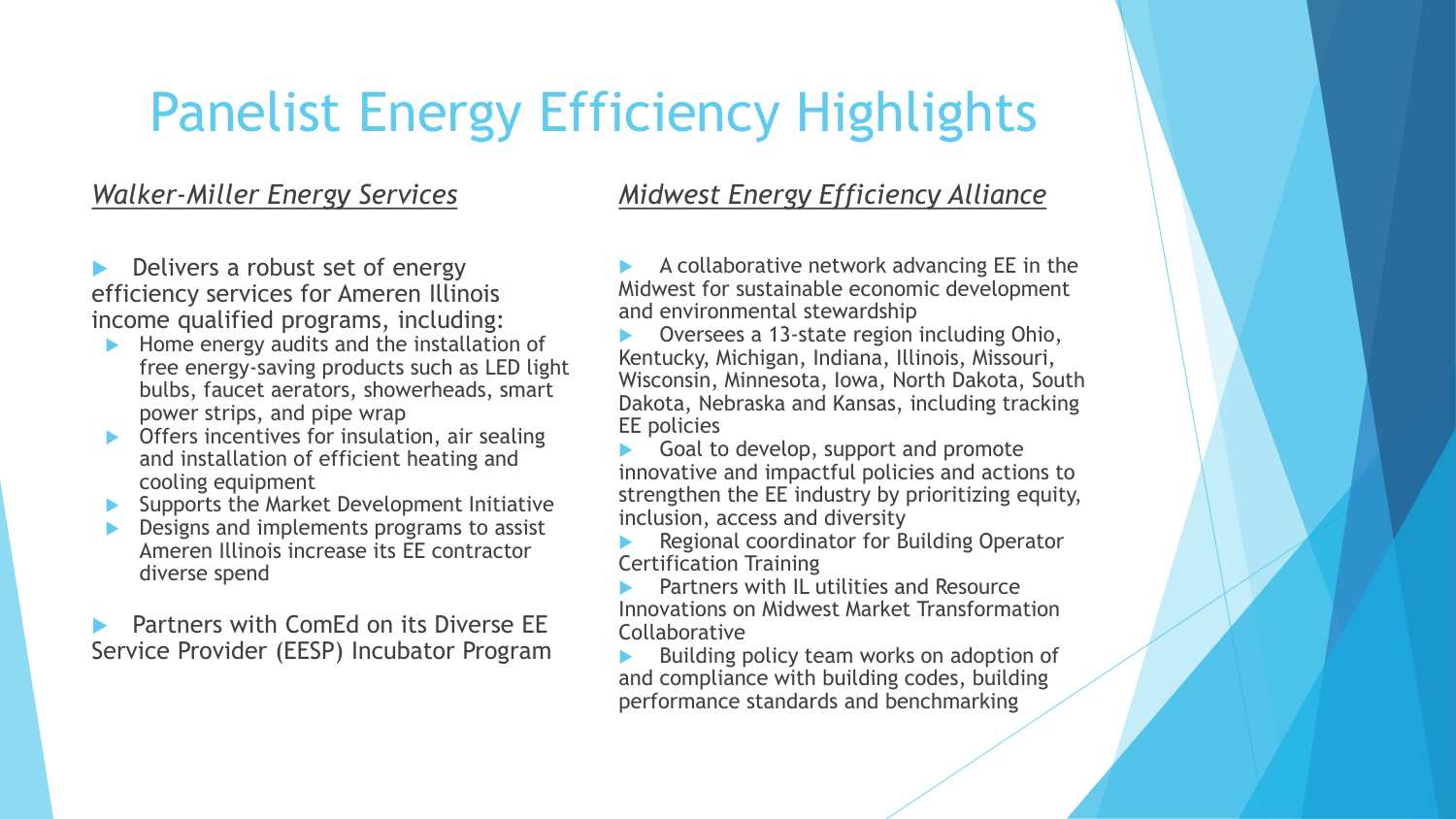**Defining Equity Hiring: What does equity** hiring mean to you? How does your company or organization define equity hiring or diverse hiring?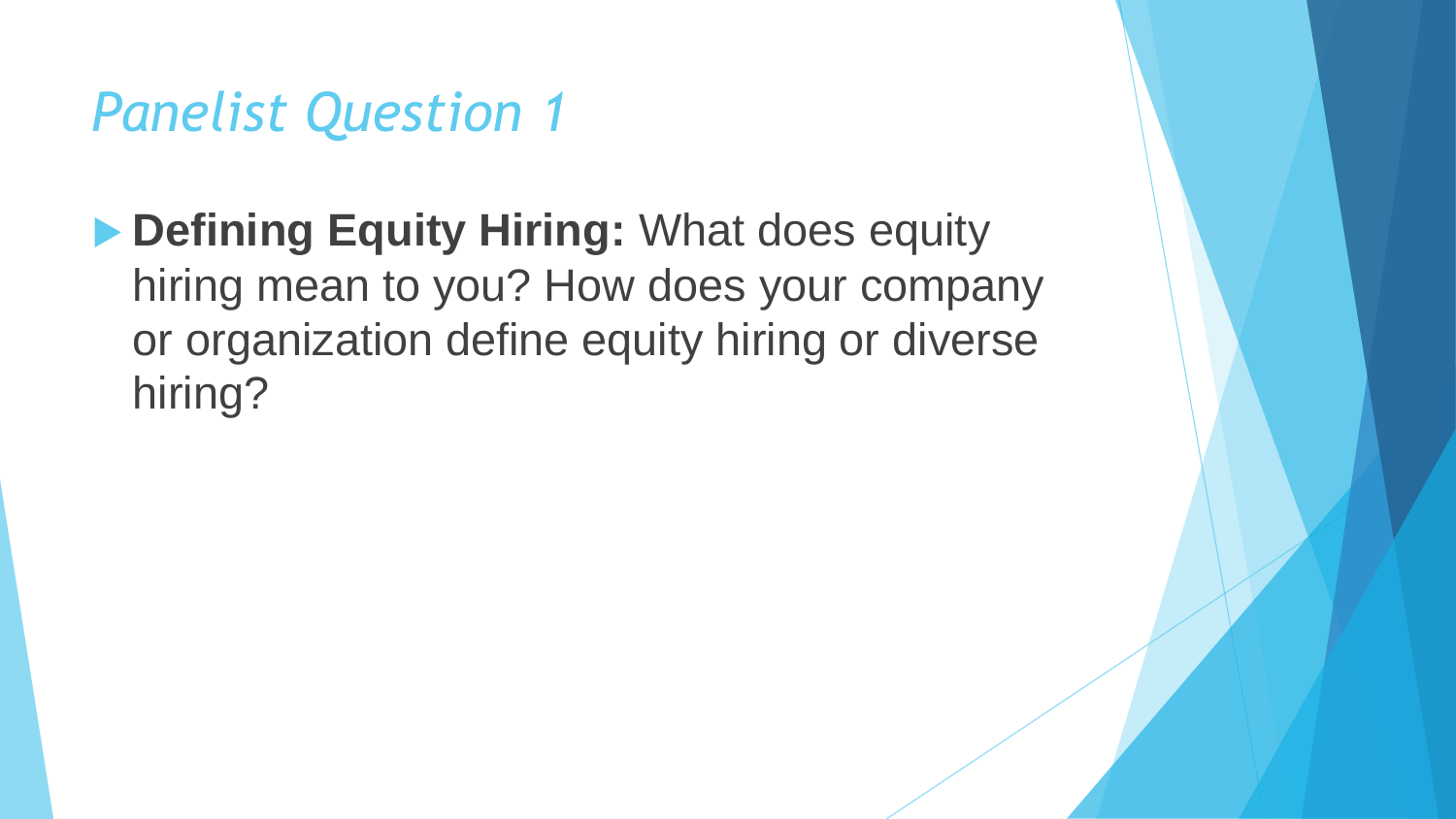**Business Goals: Does your company or** organization have equity or diversity business goals or targets? If so, please explain.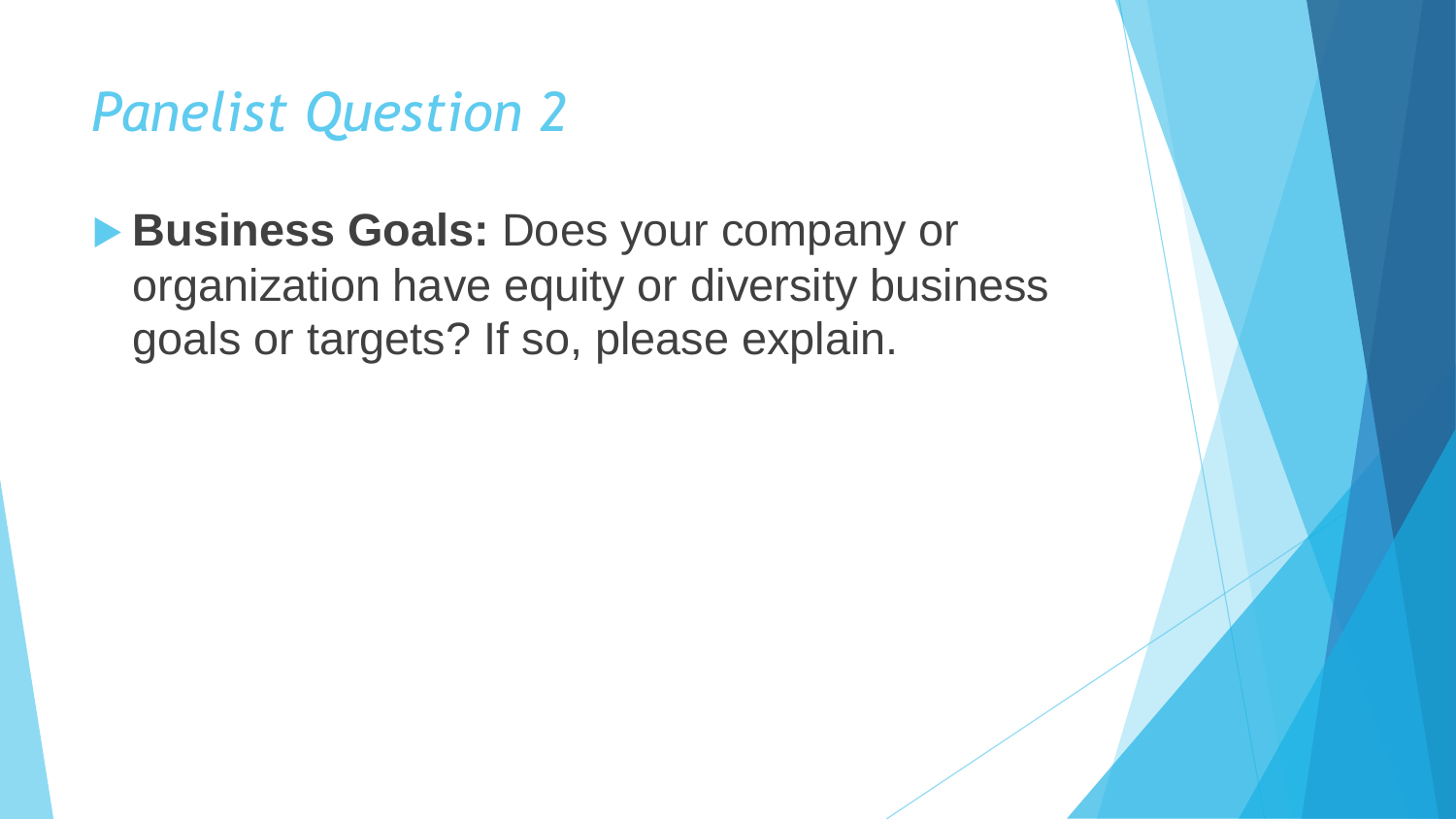**Barriers:** What are 2-3 barriers that currently exist in equity hiring or diverse hiring from an implementation contractor perspective, either with utilities or within other key players in the EE industry?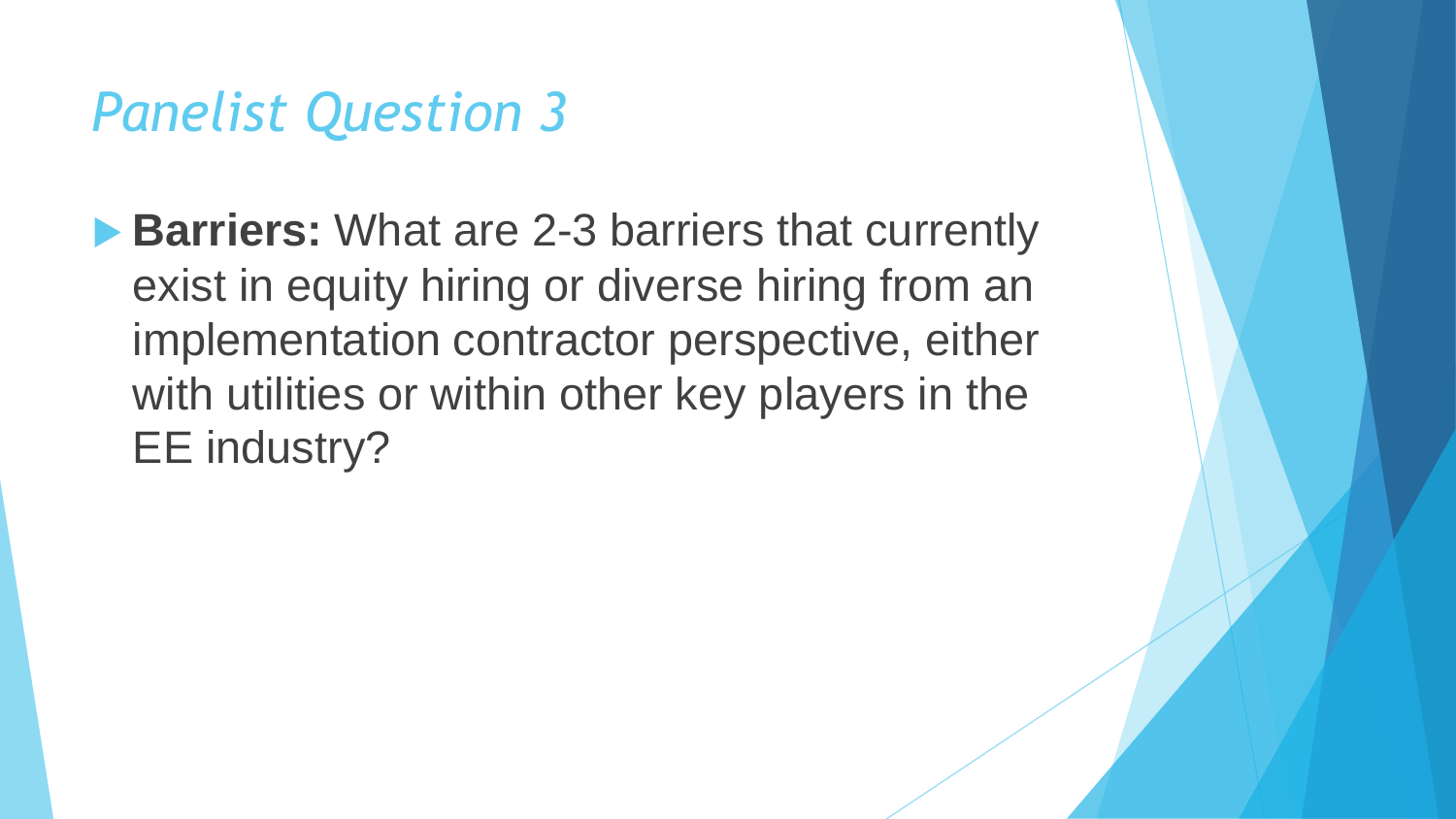**Solutions:** What are potential solutions to overcome existing barriers?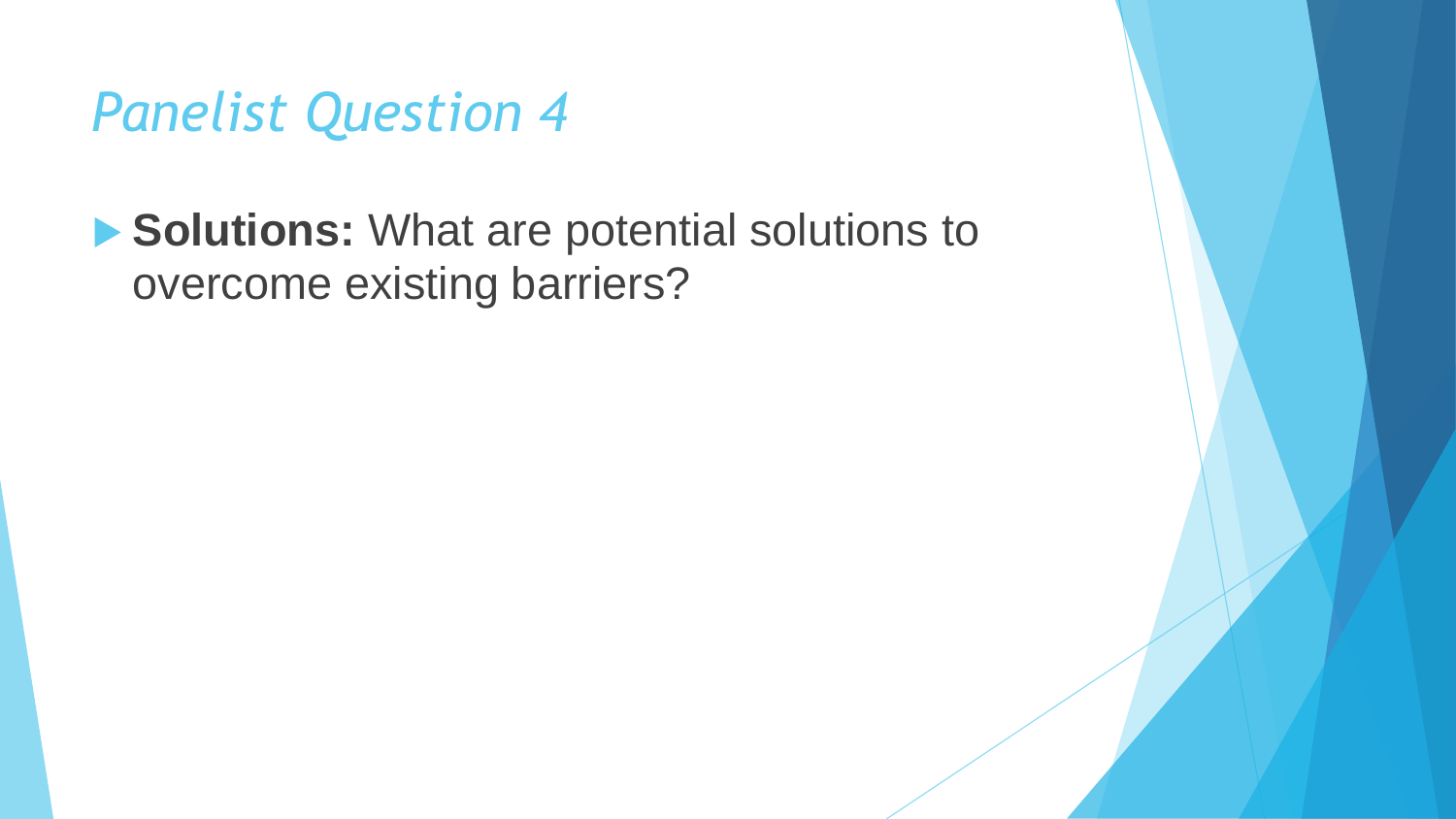### **Business Opportunities:** How can the EE industry further support equity hiring and diverse hiring?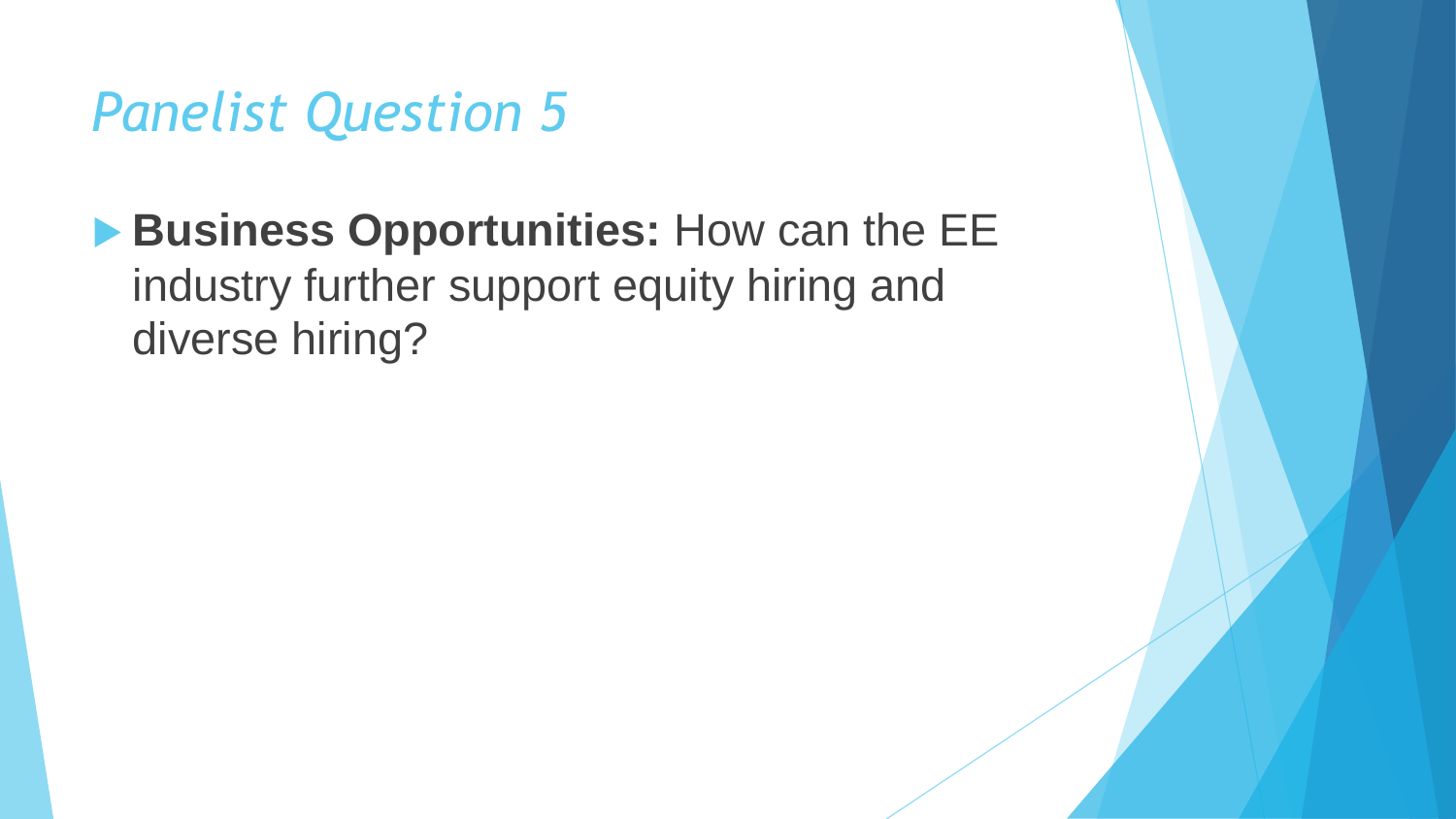**Success Stories:** Can you share a success story that you have experienced as a diverse supplier [or in equity hiring]?